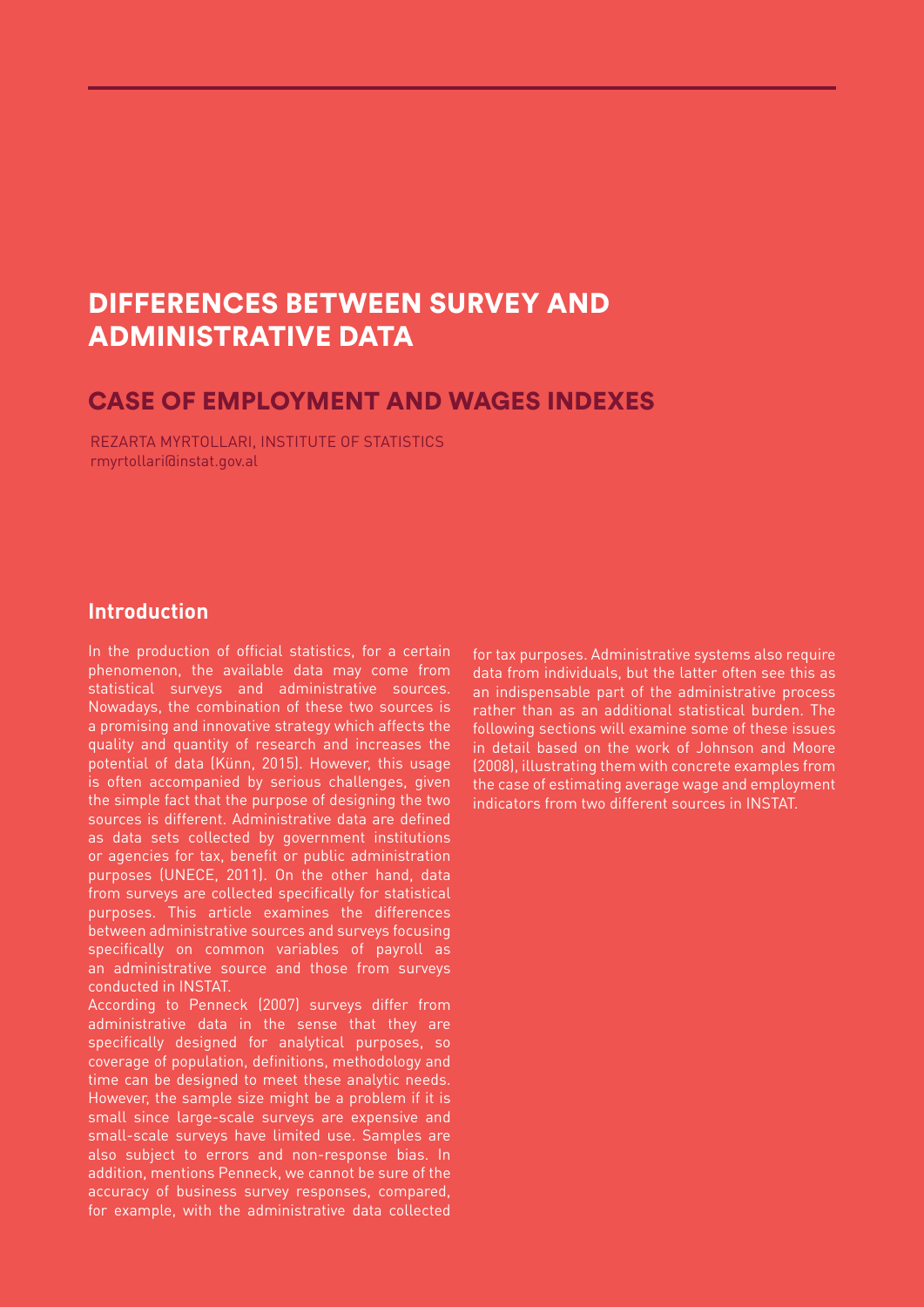### **1. POPULATION COVERAGE ISSUES**

A system of administrative records defines the population covered by legislation based on the scope of the program intended for registration. This population is often limited by specific demographic or economic characteristics. According to Johnson and Moore (2008), in some cases individuals may need to undertake some actions to become part of the administrative system (e.g. registration of farmers in the tax and social security system by obtaining the NIPT to benefit from government support schemes). It is therefore important, say the authors, to consider what encourages individual units to be part of schemes. There may be some favouring factors for some individuals to avoid registration, especially if their circumstances place them close to a threshold that requires obligatory participation or gets associated with financial costs (p.10), such as setting a minimum wage on which contributions are calculated. Another factor is the change of policies that may fluctuate the population taken in study from year to year.

The Federal Committee on Statistical Methodology points out the differences on the unit of interest. The study unit needed for statistical purposes often focuses on the characteristics of groups formed by units (e.g. enterprises operating in a particular activity or large enterprises), while the administrative data focus on identifying specific units so that based on their individual characteristics (e.g. full-time employees or dual employment) certain actions can be undertaken. Thus, the differences in the entity reported in the tax statements limit the usefulness of the data for some types of research. Johnson and Moore explain that the target population of a survey is determined by the purpose of the study, the sampling frame availability, and the cost of the sample. Population for most surveys is derived from existing sources, such as population data based on geography, address lists, or other administrative sources. Often one of the most difficult issues in designing a survey is finding a suitable population (Lessler and Kalsbeek, 1992). If the population frame chosen for sampling is not suitable, it can lead to under coverage problems which may affect the results obtained from the survey data. Another problem arises if a survey targets a population that is difficult to find or measure. Directly related to the availability of a population is the potential cost of receiving population data and the cost of interviewing a sample of the desired size. For target populations that are difficult to find, simply the cost of increasing sample size to provide better coverage may be obstructive to undertake such an initiative (Johnson and Moore, 2008, p.13).

## **2. CONTENT ISSUES**

Johnson and Moore list several content issues that need to be considered while working with administrative and survey data. One of them is the purpose for which administrative data are collected, which may have a significant impact on their usefulness for statistical purposes regarding the amount of available data, data definitions, consistency between different time periods and data quality. The authors argue that many times the usefulness of administrative registry systems is limited because only those variables needed to administer the tax and tax payment program are collected. These variables can only be a small part of the data reported in an administrative form (p.15). In addition, because program requirements are defined by legislation, the concepts and definitions of variables used to meet program needs do not necessarily match those required for social or economic analysis (Brackstone, 1987). For example, one of the problems faced in our administrative data comes as a result of using the concept of working days instead of working hours in the declaration of the taxpayer's payroll. This difference makes it difficult to compare employment data with those of national accounts. Such factors may pose serious limitations on the overall usefulness of the administrative data systems or require that the administrative agency undertake collecting and / or editing additional data, causing financial costs and delaying the availability of data.

An important aspect of the data content is continuity over time of the variables included and their definitions. Coverage and content in administrative data systems may be subject to discontinuities resulting from changes in laws, regulations, administrative practices or the scope of the program (Brackstone, 1987). For example, the revisions of the law on the minimum and maximum wage level made that the minimum monthly base salary for employees required by any legal or natural person, domestic or foreign, is 24.000 ALL from 22.000 ALL that was before this period. Such changes have a significant impact on the statistical uses of data for comparisons between periods.

Administrative data systems also can not ensure perfect data quality. Information that might be important for statisticians, but less important for administrative purposes, is often reported and processed imperfectly, noticed Johnson and Moore (2008). Here we can mention the choice of profession by the person who makes the declaration of salary and wages. The variable that indicates the profession category has a secondary importance for the administrative agencies as long as the person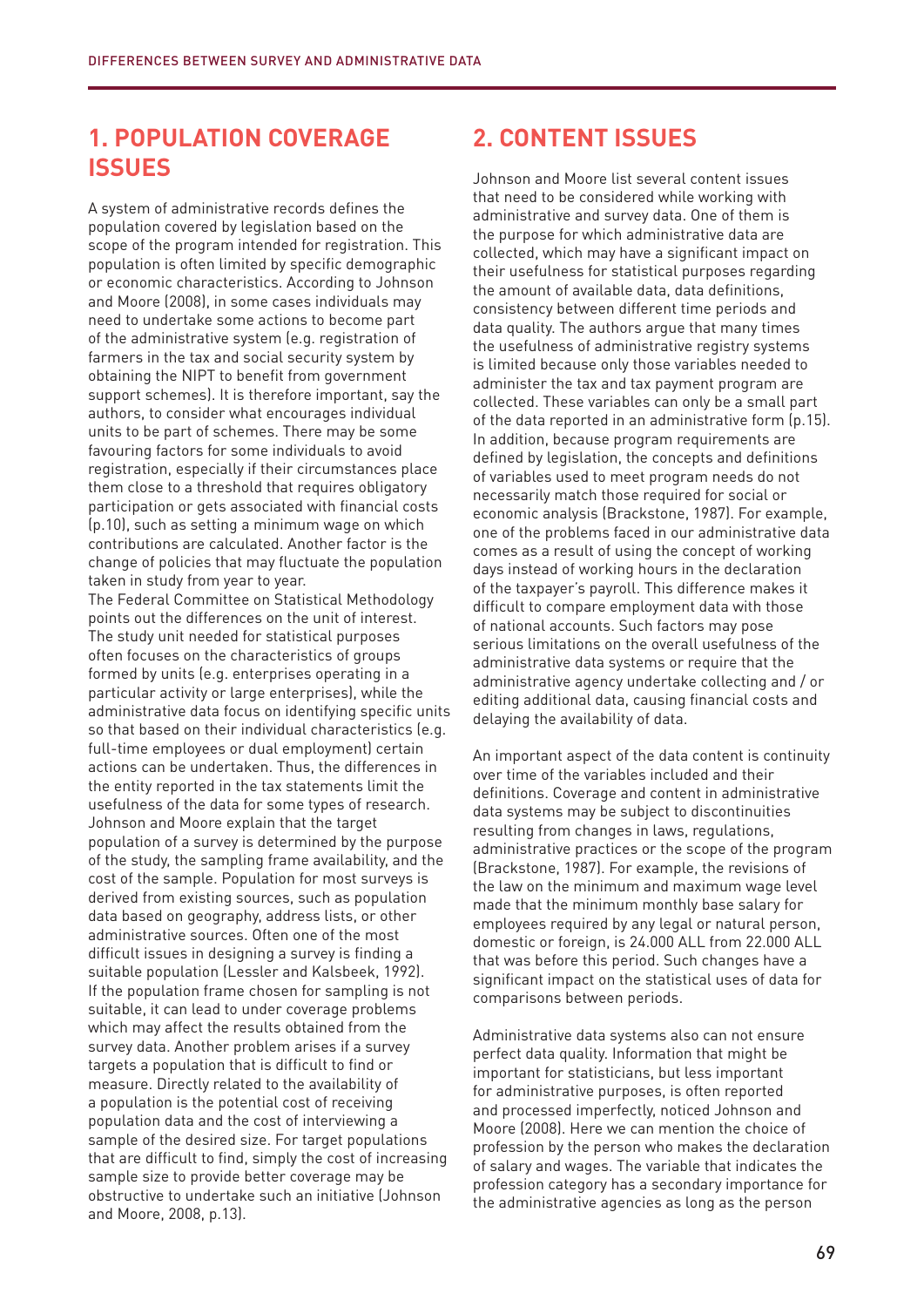regularly declares his or her contributions. On the other hand, this variable is of particular importance for the production of statistics about average wage by group of professions. The other variables used mainly as secondary or complementary information may be of low or even incomplete quality (as in the case of working days for which the declaration is usually a standard of 21 or 22 business days). This phenomenon may also occur with data specifically collected for statistical purposes using existing administrative channels such as in the case of enterprise activity classification in Nace Rev.2 collected by the administrative agencies for the account of INSTAT. These variables may be of lower quality if their priority is not too high for the administering authority or the entity providing the information (Jensen, 1987). Another issue pointed out by Johnson and Moore (2008) is data reliability which can be affected if the information provided to the tax entity can cause profits or losses for the declaring subject. Moreover, given that the data collected and processed for administrative purposes are generally given priority over what is required for statistical purposes, the amount of processing required to provide administrative data suitable for statistical purposes may affect the time that these data are made available to statisticians, argue the authors.

Many of the issues raised above are best addressed and resolved through surveys, stated Johnson and Moore. However, the authors notice that other content and validation issues of some kind appear in the survey data. The key issue here is the voluntary nature of responses to surveys versus the legal obligation to participate in administrative data programs. The respondent needs to be persuaded to give their time and the information required despite the fact that there are no consequences if he or she refuses and there are no benefits if the survey is filled. Still, if a respondent agrees to participate in the survey, it is possible that he or she refuses to answer the questions in a "real" manner (p.21).

For respondents who agree to attend and respond to all survey questions, the measurement error is still a concern for the survey data, state Johnson and Moore (2008). Respondents can "think" answers to questions or they may have difficulty to remember past events. Other typical measurement errors include rounding of amounts, misunderstanding of questions and changing responses due to fears about the disclosed data or the desire to protect privacy. Numerous studies exist regarding error measurements and their effects on observation data (Lessler and Kalsbeek, 1992). While it is true that, for administrative data, non-response is not an essential problem, it is not clear whether

administrative records are always more accurate than observation data, report the authors. An example would be the number of employees declared by the enterprise; some companies intentionally may declare a lower number of employees into their statements to reduce their tax obligations. The same individuals can report the true value in responding to a questionnaire as there are no legal consequences if true value is stated. Another content issue for the survey data is the timeline of data. While many simple surveys are carried out at frequent frequencies, monthly or quarterly, most of the most complex surveys occur annually or even rarer. Costs and other resource constraints are major factors in timely use of survey data. A final content issue for surveys elaborated by Johnson and Moore (2008) is validation of data. According to the authors sometimes it is possible to conduct validation studies after a survey has been completed and these studies add additional costs to the survey or validation of selected data variables can be carried out with external sources such as censuses or administrative records, but there is often no validation source (p.25).

# **3. PRIVACY ISSUES**

In their work Johnson and Moore (2008) consider data privacy as a very important issue. The authors explain that any use of administrative data for research purposes should take into account the laws that protect the privacy of the data. The research of administrative data is often limited to uses within the scope of an agency mission and should be carried out only by persons working for the agency as employees, contractors or under Memorandum of Understanding that allow employees of various institutions to exchange the data. The way the public percept privacy protection of their data has a direct impact on the continuity of the levels of declarations (p.26). Often, because of these factors, the available data does not contain identifying variables. For example, in the case of individual data from the administrative source, variables which directly identify the subject are missing. Of course in another scenario the availability of these variables could lead to wider statistical use and a combination of data from different sources.

However, the authors emphasize that data confidentiality is of great importance to the current and future success of any administrative observation and registration. If the subjects do not believe that their data is sufficiently protected, response rates and overall data quality will be subject to deformation. Confidentially and privacy laws offer significant protection against potential abuse of data (Johnson and Moore, 2008).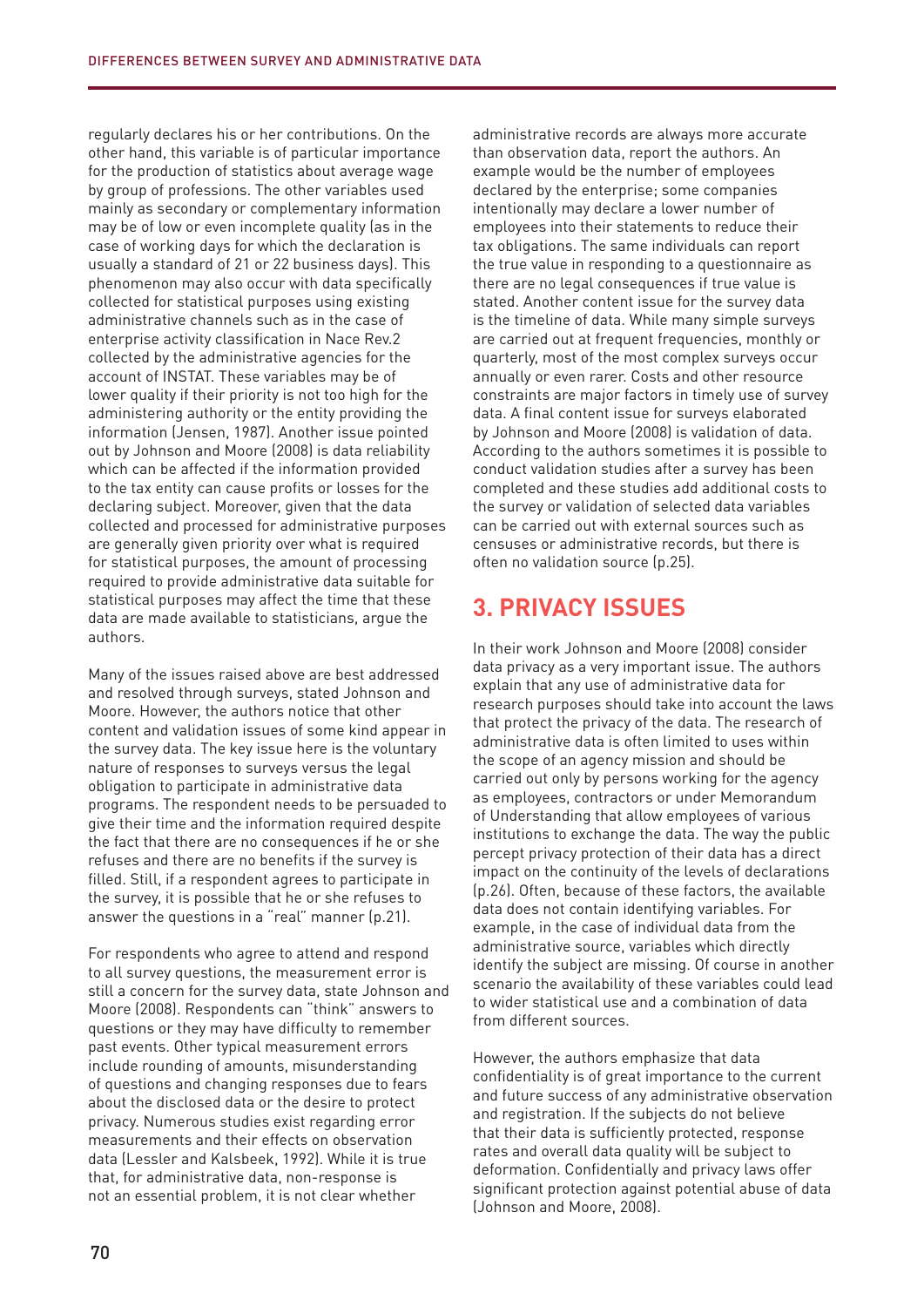# **4. EMPLOYMENT AND WAGES AND SALARY DATA**

Both administrative sources and surveys (such as Quarterly Short-term Statistics Survey) provide important information at quarterly frequency regarding the number of employees and salary fund. This data is used to calculate wages and salary index and the employment index. Administrative records have richer demographic information about the individual and detailed data on social and health contributions. On the other hand, survey data is more limited, including only the number of employees and the wages and salary fund of the surveyed enterprise.

The most important changes between the two sources, as theoretically are discussed above, relate to the survey unit, population coverage, and sample size. STS is a quarterly survey where the surveyed unit is the enterprise and the main variables required are Net Sales, Industrial Production, Construction Production, Average Number of Employees, Wages and Salaries Fund, Production Prices, Import Prices, Construction Costs (INSTAT, 2017). All produced indicators are expressed in indices, in annual and quarterly changes. The study unit for the administrative source is always the individual, and the average salary indicators are expressed as absolute values. The size of the STS sample is limited due to frequency and cost, and the survey does not cover all economic activities, leaving out the assessment of the agricultural activities (section A), those financial services and insurance (section K), real estate (section L), public administration (section O), education and health (sections P & C), as well as arts, entertainment and entertainment activities, other services and activities of international organizations (i.e. sections R, S, T, U) which are outside its coverage area. This means that the quarterly information from the survey about employment and salaries is missing for these industries. On the other hand, the information from the administrative source includes individuals and enterprises in all economic activities. The change in methodology has a direct impact on the estimates derived from each source. In addition, STS estimates are not particularly focused on estimating average wages and the lack of detailed employee information (e.g. full-time or part-time employment, dual employment, contribution category etc.) makes it is impossible to apply the same methodology as the one used to estimate the average salary from the administrative source. Furthermore, the data from surveys are subject to the weighing process, while the assessment from the administrative source is straightforward.

# **5. CONCLUSIONS**

Nowadays there is a need to satisfy a growing demand from users for good quality statistics, enabling faster measurement of new phenomena. At the same time, the demands of these users are in line with the needs of today environment that the burden placed on businesses and citizens diminishes (Laux, Baigorri, & Radermacher, 2009). Therefore, the use and combination of administrative or secondary data by statisticians is seen as a necessity in the present days, but it is also accompanied by a number of challenges. Some indicators, such as those discussed above, can be produced with data that can be derived from both administrative and statistical sources, but the fundamental structural differences between these two sources, as well as changes in the applied methodology, result in differences in estimations and, of course, the final results obtained from them. These changes are present in almost all dimensions of quality, such as relevance, accuracy, timeliness, accessibility, comparability, and timing. For this reason, users should be aware of these changes at the time of using the estimations from different sources and should understand the origin of data, their collection and use, in order to avoid mistakes and misunderstandings. This allows them to choose the indicators that fit the best their study goals (Laux, Baigorri, & Radermacher, 2009). More than just competing sources, administrative data and surveys should be seen as complementary sources. As Kapteyn & Ypma (2007) say, the question of whether administrative resources or observations show "truth" is almost a philosophical question.